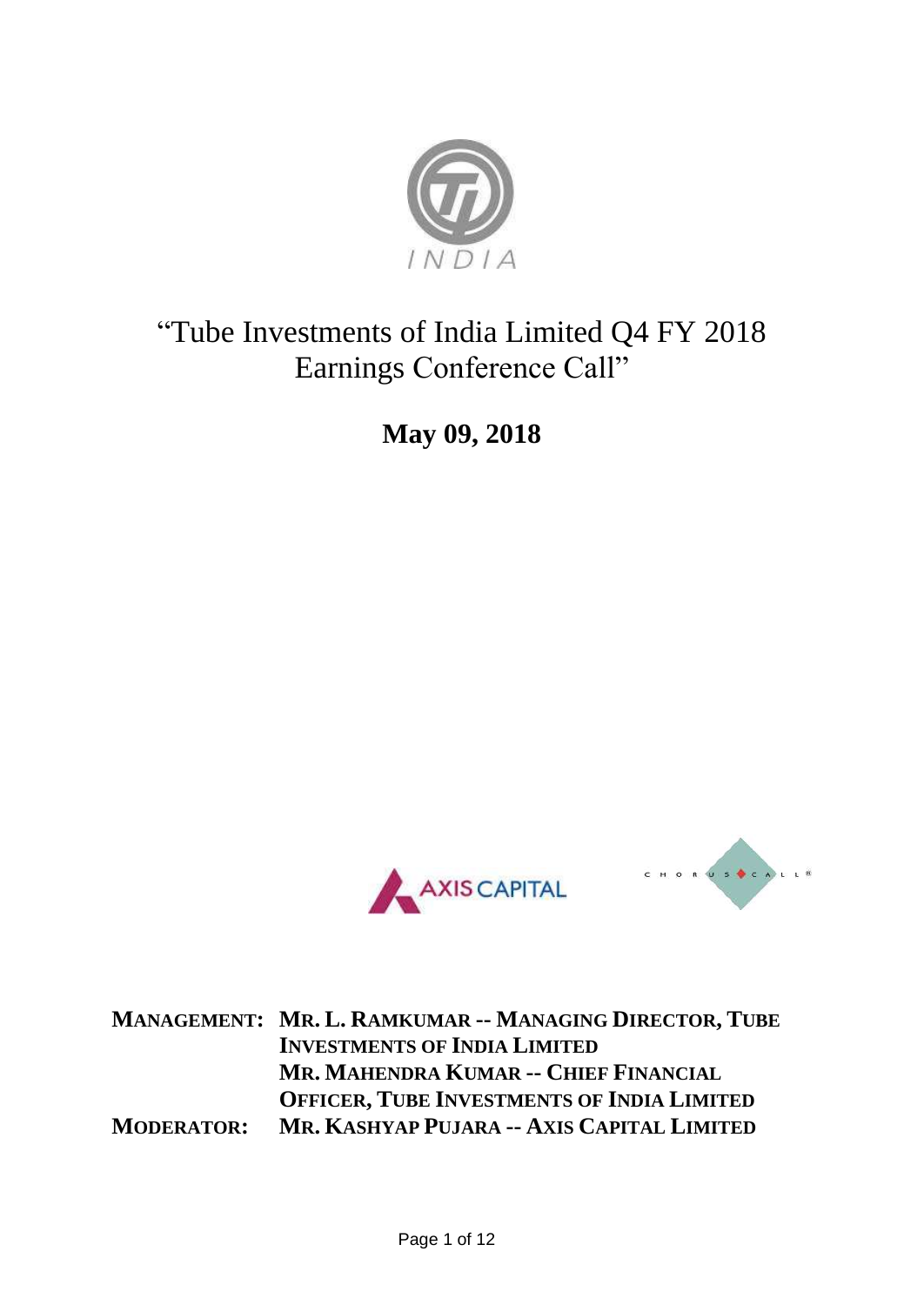

| <b>Moderator:</b> | Ladies and Gentlemen, Good Day and Welcome to the Tube Investments Q4 FY 2018<br>Earnings Call hosted by Axis Capital Limited. As a reminder, all participant lines will be in the<br>listen-only mode. And there will be an opportunity for you to ask questions after the<br>presentation concludes. Should you need assistance during the conference call, please signal an<br>operator by pressing "*" then "0" on your touchtone telephone. Please note that this<br>conference is being recorded.<br>I now hand the conference over to Mr. Kashyap Pujara from Axis Capital Limited. Thank you |
|-------------------|------------------------------------------------------------------------------------------------------------------------------------------------------------------------------------------------------------------------------------------------------------------------------------------------------------------------------------------------------------------------------------------------------------------------------------------------------------------------------------------------------------------------------------------------------------------------------------------------------|
|                   | and over to you, sir!                                                                                                                                                                                                                                                                                                                                                                                                                                                                                                                                                                                |
| Kashyap Pujara:   | Thank you and Good Afternoon, Everyone, and Thank you so much for standing by. It is a<br>great pleasure to have with us the management of Tube Investments of India.                                                                                                                                                                                                                                                                                                                                                                                                                                |
|                   | From the management side, we are represented by Mr. Ramkumar -- who is the MD; and Mr.<br>Mahendra Kumar -- who is the CFO.                                                                                                                                                                                                                                                                                                                                                                                                                                                                          |
|                   | I now, handover the floor to Mr. Ramkumar. Over to you, Sir!                                                                                                                                                                                                                                                                                                                                                                                                                                                                                                                                         |
| L. Ramkumar:      | Thank you, Kashyap. Good Afternoon to all of you. Thank you for taking time off to attend<br>this conference. I shall quickly take you through highlights of Q4 of 2017 - 2018 and the full<br>year. I am sure all of you have seen the results and the Press Release. I will share the<br>highlights.                                                                                                                                                                                                                                                                                               |
|                   | Our revenue went up by 2% during the quarter. Except for bi-cycles, all other businesses<br>registered good growth in top-line, aided by good pick-up in the auto sector.                                                                                                                                                                                                                                                                                                                                                                                                                            |
|                   | Before exceptional items, we grew by 18% in PBT. I shall cover the exceptional item<br>separately.                                                                                                                                                                                                                                                                                                                                                                                                                                                                                                   |
|                   | As you know, the company has declared the final dividend of Rs.0.50 per share. Together with<br>the interim dividend of Rs.1.25 per share, the total dividend for the year is Rs.1.75 per share.<br>During the year, net revenue registered a growth of 12% and PBT recorded a growth of 8%.                                                                                                                                                                                                                                                                                                         |
|                   | The debt-equity improved to 0.6 from 0.7, and debt to EBITDA improved from 2.1 to 1.8. The<br>interest cost also reduced by 22% year-on-year.                                                                                                                                                                                                                                                                                                                                                                                                                                                        |
|                   | <b>Engineering Division</b>                                                                                                                                                                                                                                                                                                                                                                                                                                                                                                                                                                          |
|                   | Engineering Division delivered a good performance, with highest ever sales. The Large<br>Diameter Tubes division registered a good growth of around 60% and has been steadily<br>ramping up quarter-on-quarter.                                                                                                                                                                                                                                                                                                                                                                                      |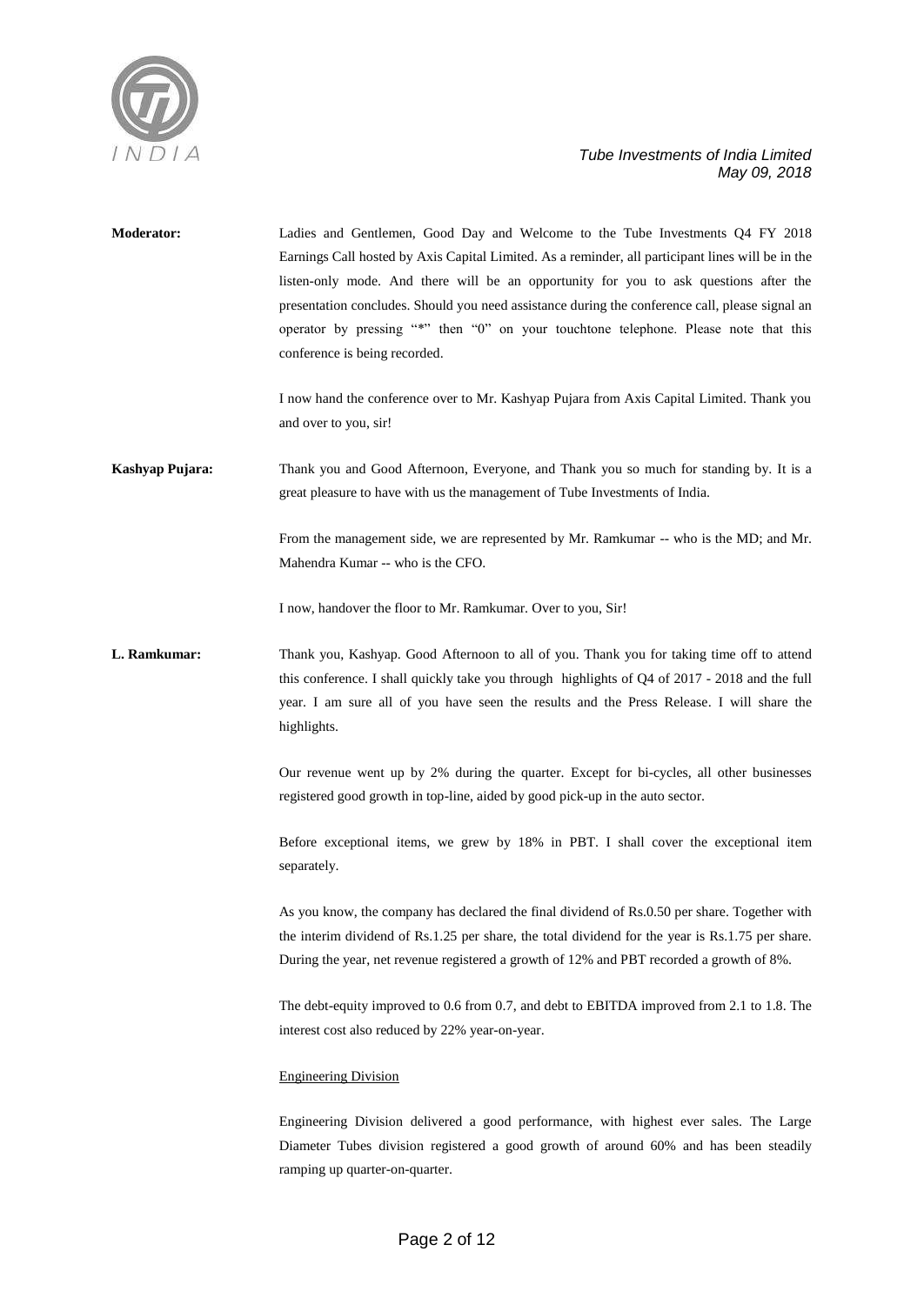

We also had marginal growth in exports in the Engineering Division. We have received several national and international awards.

Overall, the net revenue growth year-on-year and for the quarter was 24% and 27% respectively. PBIT grew by 20% for the year and 83% in Q4.

#### Bicycle Division

FY 2017-18 was a very difficult year for Cycles Business. The two silver linings were,

- 1. Our Institutional volumes at 10.8 lakhs units against 8.2 lakhs units.
- 2. The performance cycling, which is higher end bi-cycles, grew by 29%.

Overall, the volumes were down since the market conditions were not very favorable.

We also decided to rationalize our locations. So, we had to shut down our operations in Nasik. The impact of shutdown on the financials of bi-cycles division was around Rs. 11 crores, in terms of the compensation to employees, inventory write-downs, etc. This was a one-time item costs.

The revenue (net of ED), for the division, declined by 3%. We believe that the market declined by 10% to 12%. We implemented lot of actions during the year to reduce the fixed cost, given that the volumes are not predictable. The favourable effect on fixed costs because of closure of Nashik plant and cost reduction initiatives will be reflected in the financial year 2018-19.

#### Metal Formed Products

Metal Formed Products had a good year since two wheeler industry grew by 16%, scooters grew by 20% and passenger vehicles grew by 6%.

The net revenue went up by 11% and 8% for full year and Q4 respectively. PBIT grew by 16% for full year and 43% for Q4. There was a good growth in the auto chains volume in the OE market and in the aftermarket. Fine Blanking which is a focus area for us, grew by 29%. Industrial Chains also saw a moderate growth of 8%.

The Door Frames grew both for the full year and quarter, by registering a growth of 13% in Q4. The railway coaches segmentregistered a healthy growth of 40% because of strong demand from the Railways. We expect this trend to continue in the near future.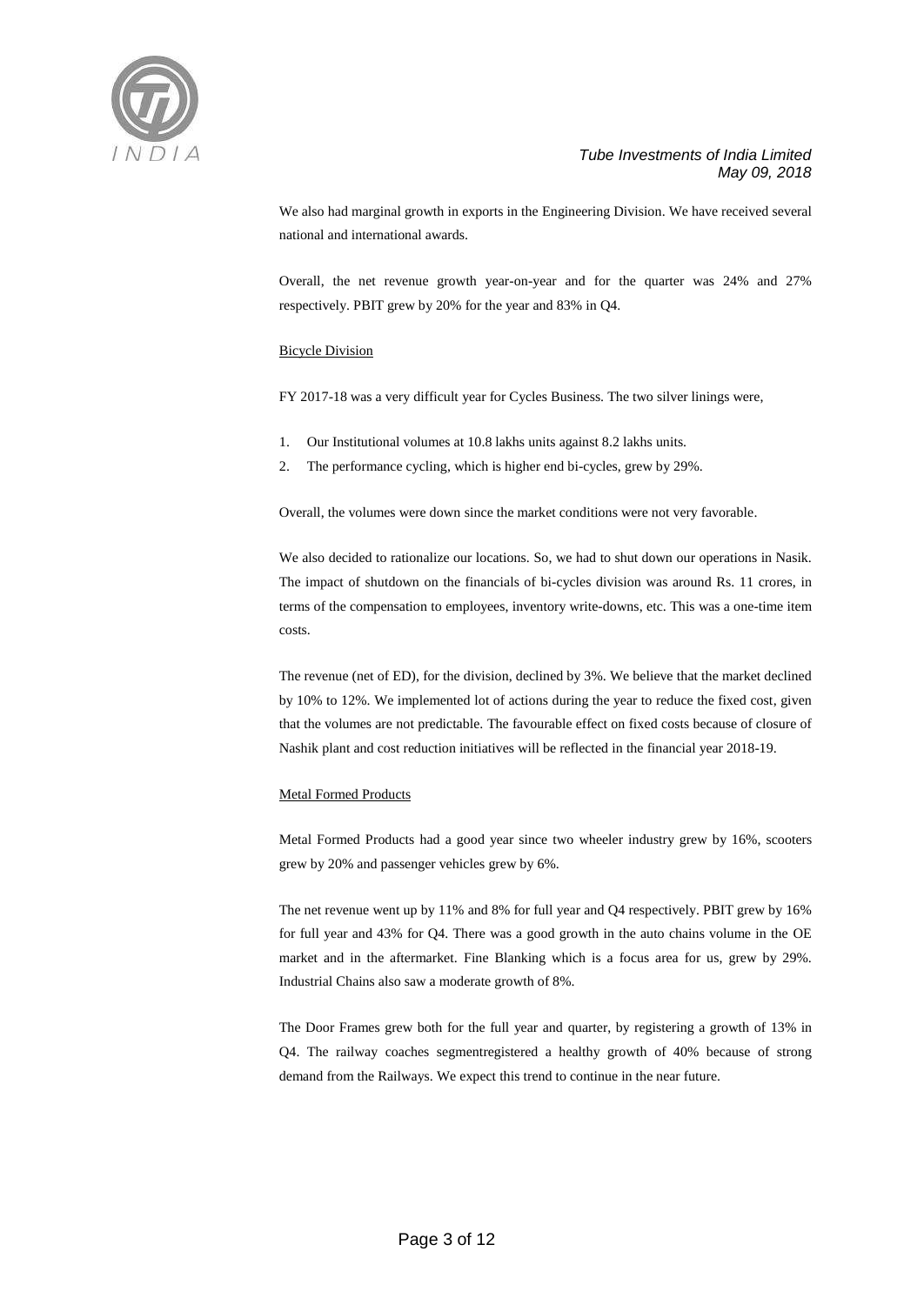

#### TII

Overall, exports of TI went up by 3% from Rs. 343 crores to Rs. 349 crores.

The exceptional item of Rs. 25.25 crores pertains to two of our investments in our joint ventures. One pertains to TI absolute, where we partnered with a Company to promote cafes serving gourmet food and sell high-end bi-cycles. These cafes also promote cycling as a Sport and experience. We had opened centres in Chennai, Gurugram, Bangalore and Hyderabad. Gurugram was not viable and was closed down. The other 3 are taking time to breakeven. Considering the accumulated losses as at the end of the year, impairment provision has been made.

The other one is a venture, we have for making the automotive dies. We did have a decent turnover in the first full year of manufacturing operations. The losses incurred over two years plus the cost of training in earlier years led to losses becoming a significant percentage of the Capital. In view of this, the investment value has been impaired.

#### Subsidiaries

Shanthi Gears had a good year. The net revenue registered a growth of 16% and 9% for the full year and quarter respectively. The order booking also improved during the year by 12%, compared to the previous year. The business conditions seem strong for this business.

Sedis, our subsidiary in France had a reasonably good year. The sales grew by 9% and there was improvement in the bottom-line.

#### **Outlook**

Going forward, we expect good growth in the auto sector. Order books are pretty strong and we are getting geared up with volumes increasing every month. We have invested in an additional facility at Rajpura for our Tubes and this will get commissioned very soon. The trial production is going on. This plant will meet the growing demand from the auto sector.

Going forward, the bicycle division will be restructured to have a lean operation. The costs, both variable and fixed are being cut down and focus on profitable models would improve margins.

I will be very happy to take any questions, you may have.

**Moderator:** Sure. Thank you very much. We will now begin the Question-and-Answer Session. We have the first question from the line of Sujit Jain from ASK Investments. Please go ahead.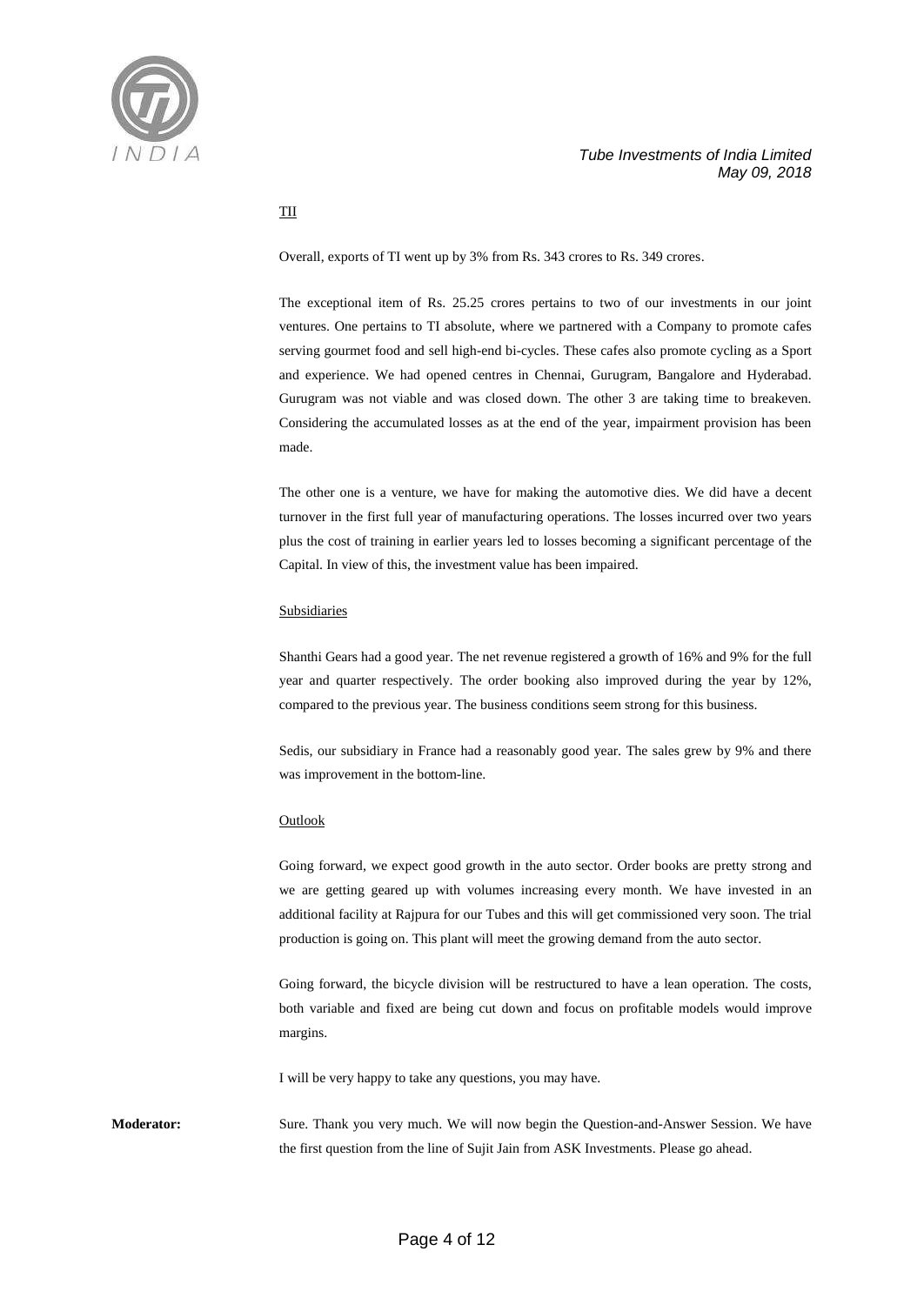

| <b>Sujit Jain:</b>     | Sorry, what explains the capital employed coming down by Rs. 96 crores in Engineering<br>Division Q-o-Q?                                                                   |  |
|------------------------|----------------------------------------------------------------------------------------------------------------------------------------------------------------------------|--|
| L. Ramkumar:           | You are talking about increase or decrease?                                                                                                                                |  |
| <b>Sujit Jain:</b>     | In Engineering Division, the capital employed has come down from Rs. 329 crores to Rs. 233<br>crores, that is quarter-on-quarter, December to March quarter.               |  |
| <b>Mahendra Kumar:</b> | Not on Engineering division. In Cycles and Accessories, capital employed has come down<br>from Rs. 329 crores to Rs. 233 crores.                                           |  |
| <b>Sujit Jain:</b>     | I will check my number but if that is the case, what actually is the reason.                                                                                               |  |
| <b>Mahendra Kumar:</b> | Working capital was brought under control. We had high institutional outstanding last time<br>which we brought down during Q4.                                             |  |
| <b>Sujit Jain:</b>     | Okay. In the two JV that you spoke about, what is the impairment provision created for Ciclo<br>Café and the other JV?                                                     |  |
| L. Ramkumar:           | The provision for Ciclo café investment was larger than for the other JV.                                                                                                  |  |
| <b>Sujit Jain:</b>     | Okay. And what are the volumes for the quarter in Bi-cycles and if you can give a realization, I<br>believe you have component revenues also in the revenues of Bi-cycles? |  |
| <b>Mahendra Kumar:</b> | Do you mean Spared?                                                                                                                                                        |  |
| <b>Sujit Jain:</b>     | Yes. You can give me realization if you could, and also the volumes.                                                                                                       |  |
| L.Ramkumar:            | You want to know the value of sales.                                                                                                                                       |  |
| <b>Sujit Jain:</b>     | Value we have. But you can give the value and volume of Bi-cycles.                                                                                                         |  |
| L. Ramkumar:           | You want Q4 or whole year?                                                                                                                                                 |  |
| <b>Sujit Jain:</b>     | Both.                                                                                                                                                                      |  |
| L. Ramkumar:           | Total cycles sales in Q4 was 6.2 lakh cycles and for the full year it was 37.6 lakhs.                                                                                      |  |
| <b>Sujit Jain:</b>     | And what was the corresponding volume Y-o-Y for the base quarter?                                                                                                          |  |
| L.Ramkumar:            | Yes. So last year Q4 was 10.3 lakhs; the full year was 39.5 lakhs.                                                                                                         |  |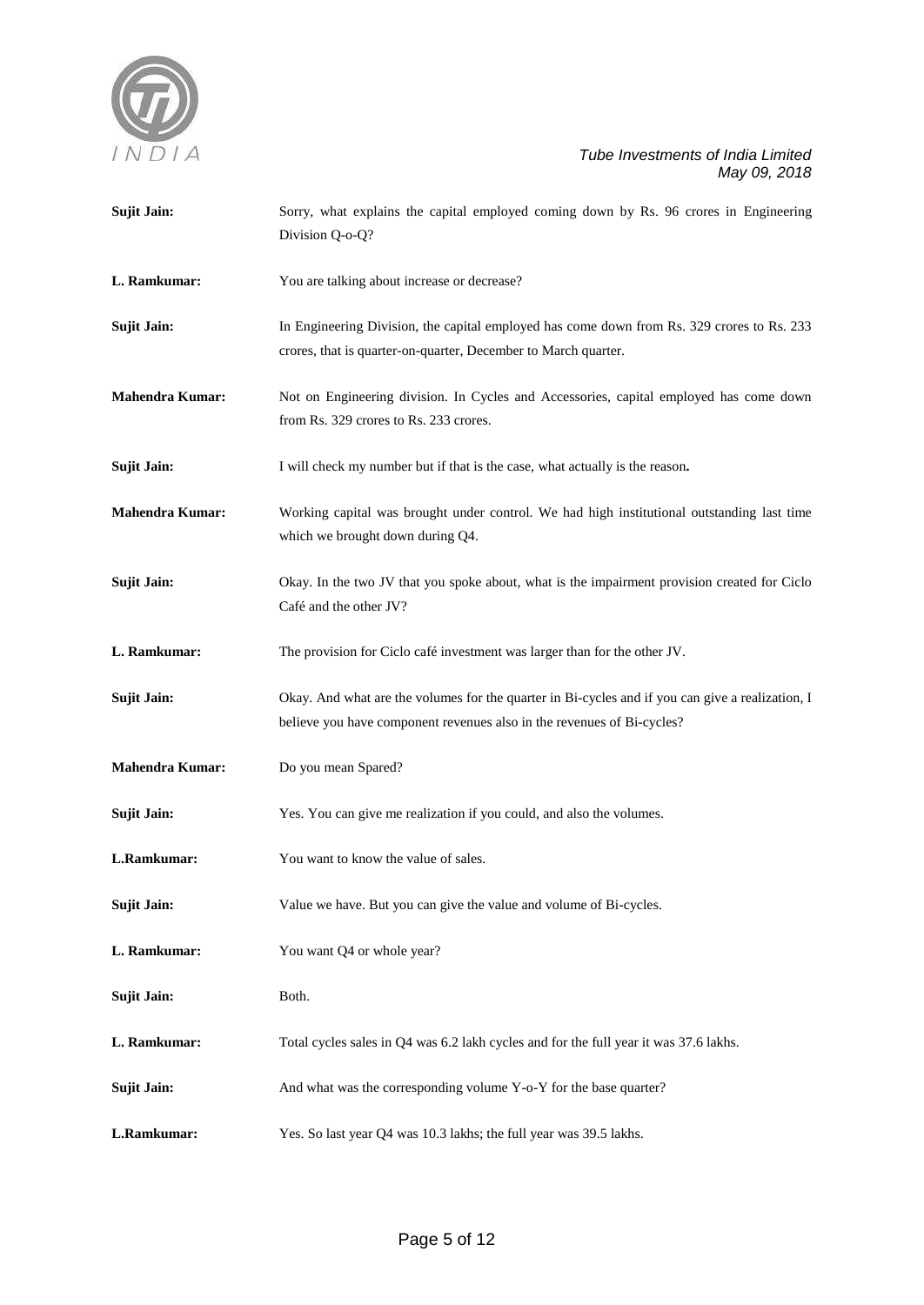

| <b>Sujit Jain:</b> | Okay. And in the revenue of Bi-cycles division, we basically wanted to know the realization<br>per unit in Bi-cycles or you can give the rough component I mean how is the Bi-cycles revenue<br>is split between components and Bi-cycles?                                                                                                                     |  |
|--------------------|----------------------------------------------------------------------------------------------------------------------------------------------------------------------------------------------------------------------------------------------------------------------------------------------------------------------------------------------------------------|--|
| L.Ramkumar:        | No, Bi-cycles will be significant. We have sold 10.84 lakhs to the institutions and 8.22 lakhs<br>was the corresponding figure of the previous year. These will have different realization and the<br>trade will have a higher realization.                                                                                                                    |  |
| <b>Sujit Jain:</b> | Correct.                                                                                                                                                                                                                                                                                                                                                       |  |
| L.Ramkumar:        | Otherwise, components portion is not very significant.                                                                                                                                                                                                                                                                                                         |  |
| <b>Sujit Jain:</b> | And performance cycling sales increased by 29%?                                                                                                                                                                                                                                                                                                                |  |
| L.Ramkumar:        | Correct.                                                                                                                                                                                                                                                                                                                                                       |  |
| <b>Sujit Jain:</b> | How much is that as a portion of overall bike sales? I mean how big is the segment for us and<br>as well as the industry?                                                                                                                                                                                                                                      |  |
| L.Ramkumar:        | It is $5\%$ .                                                                                                                                                                                                                                                                                                                                                  |  |
| <b>Sujit Jain:</b> | Okay. And could you give the volumes in the Engineering Division as well as realization?                                                                                                                                                                                                                                                                       |  |
| L.Ramkumar:        | Realizations will be different for each segment. In terms of the total tubes volumes, for whole<br>year, it was 2.2 lakh tonnes compared to 1.85 lakh tonnes of last year.                                                                                                                                                                                     |  |
| <b>Sujit Jain:</b> | 1.85 lakh tonnes, okay.                                                                                                                                                                                                                                                                                                                                        |  |
| L.Ramkumar:        | In the case of strips we did 60,000 tonnes as against 56,000 tonnes last year.                                                                                                                                                                                                                                                                                 |  |
| <b>Sujit Jain:</b> | Sorry, 60,000 tonnes as against 56,000 tonnes last year?                                                                                                                                                                                                                                                                                                       |  |
| L.Ramkumar:        | Correct.                                                                                                                                                                                                                                                                                                                                                       |  |
| <b>Sujit Jain:</b> | Okay. And just to come back to the Bi-cycles division, we closed one division in North, put<br>out the Rajpura plant and now we have closed the Nashik division. So what is the name plate<br>capacity of the division?                                                                                                                                        |  |
| L.Ramkumar:        | Yes. We closed a plant at Noida and opened a new plant at Rajpura. We have closed the<br>Nashik Plant with the objective of achieving cost efficiency and consolidation of overall<br>capacity at two locations viz., Ambattur, Chennai and Rajpura, Punjab. The name plate<br>capacity is something like 3.5 lakhs to 4 lakhs per month depending on the mix. |  |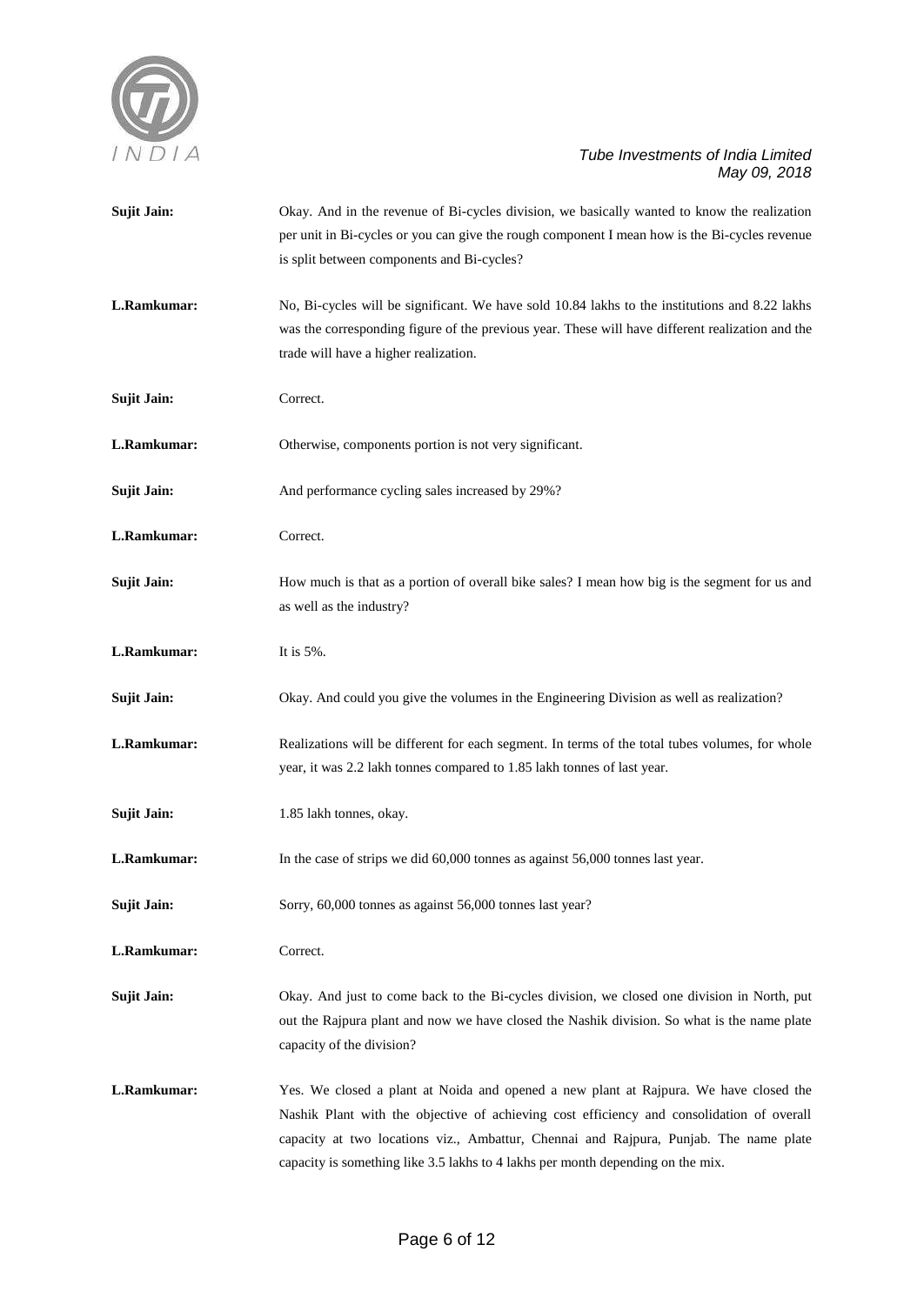

| <b>Sujit Jain:</b> | 4.8 million to 5 million Cycles is what we can produce and is that the correct understanding?                                                                                                                                                                                                                                                                                                                                                                                                                                                                                                                                                                                                                                                                                                                                                                                                                                              |  |  |
|--------------------|--------------------------------------------------------------------------------------------------------------------------------------------------------------------------------------------------------------------------------------------------------------------------------------------------------------------------------------------------------------------------------------------------------------------------------------------------------------------------------------------------------------------------------------------------------------------------------------------------------------------------------------------------------------------------------------------------------------------------------------------------------------------------------------------------------------------------------------------------------------------------------------------------------------------------------------------|--|--|
| L.Ramkumar:        | Correct, you are right.                                                                                                                                                                                                                                                                                                                                                                                                                                                                                                                                                                                                                                                                                                                                                                                                                                                                                                                    |  |  |
| <b>Moderator:</b>  | Thank you. We have the next question from Kashyap Pujara, Axis Capital. Please go ahead.                                                                                                                                                                                                                                                                                                                                                                                                                                                                                                                                                                                                                                                                                                                                                                                                                                                   |  |  |
| Kashyap Pujara:    | Mr. Ramkumar, I would like to understand, given that you mentioned that the focus of cycles<br>division would be to improve profitability by cost rationalization on a lower top-line base as<br>well. Now given that would it imply that we will be shrinking our supplies to the Government<br>because the gross margin per cycle there would be reasonably lower than the one we do in<br>trade and in specials and in performance. So, would that be the right strategy going forward<br>because that was also accompany lower working capital in the same segment driven ROCE<br>up?                                                                                                                                                                                                                                                                                                                                                  |  |  |
| L. Ramkumar:       | No, what I meant is, we will continue institutional business because, apart from having<br>volume, it also gives us visibility in the respective markets. We would like our customers to<br>know our brand in those parts of the country. I meant we shall do SKU rationalization to<br>reduce overall costs and bring in more focus on specific models plus segment for better<br>profitability.                                                                                                                                                                                                                                                                                                                                                                                                                                                                                                                                          |  |  |
| Kashyap Pujara:    | So given that context, I mean you know the way I see it is that on the current top-line base<br>there are a lot of areas where we have operating leverage drivers like even the top-line of the<br>company is at Rs. 4,500 or Rs. 5,000 crores. We have cycles which historically has been at 5%<br>margins, currently at a lower point and you are saying that margins can improve there. Within<br>Engineering also large dia still has room to improve. Metal Forming you know the Car Door<br>Frames and the Coaches businesses is just doing better incrementally. So how do I look<br>operating leverage within Tube Investments? Could you just let us know where all other levers<br>we have for improving margins on the similar kind of a top-line base?                                                                                                                                                                         |  |  |
| L. Ramkumar:       | Yes, in the case of Bi-cycles, the market is an issue but we have enough capacity. In Tubes, we<br>just set up a plant which is being commissioned The revenue will start following from 2018 -<br>2019 onwards. In the case of fine blanking also, the volumes are increasing and we have made<br>some expansion in the existing location which means there is an operating leverage. In large<br>diameter tubing, we came to breakeven on PBIT basis in Q4 and substantially reduced the<br>losses from the previous year. It will definitely be PBT positive and we are also looking at<br>products with higher margin. This should also help us to improve the margin. In the case of<br>chains, we have some room to increase without further investment given the market situation.<br>The investments already made will also give higher operating margins. So, these are broadly<br>the reasons why our margins should get better. |  |  |
| Kashyap Pujara:    | And on the Cycles front, even if the top-line comes off a bit, we can still expect historical 4% -<br>5% margins that we have reported close to 5% margins to come back?                                                                                                                                                                                                                                                                                                                                                                                                                                                                                                                                                                                                                                                                                                                                                                   |  |  |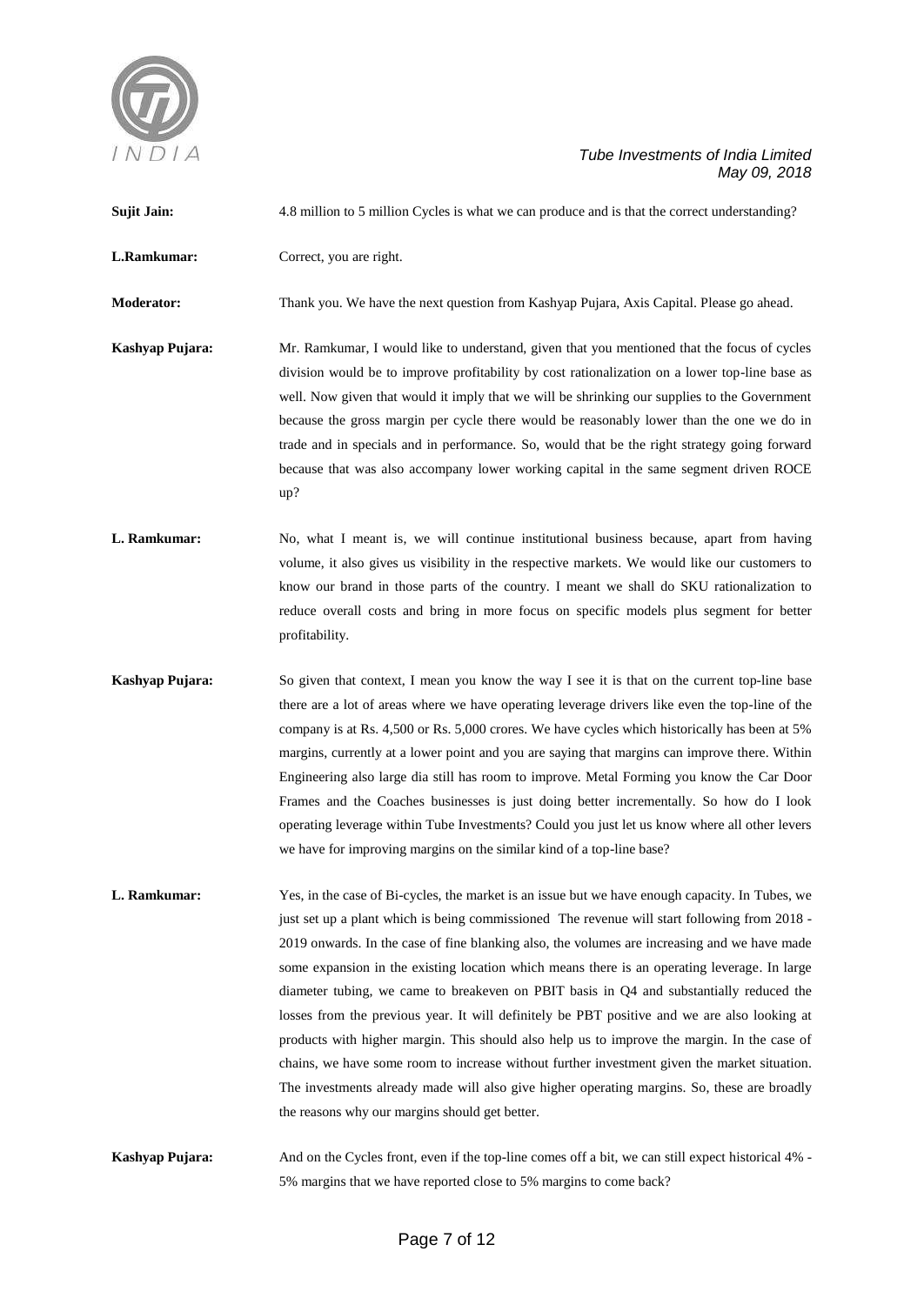

**L. Ramkumar:** Yes, that is the goal. Maybe it will happen over two years, not in the first year itself.

- **Kashyap Pujara:** Sure. And lastly, just one question before I get back in the queue. Would be that given that most of the places you have mentioned that we have already spent money and it is now essentially waiting for growth. So what is the kind of CAPEX that we would look at given that most CAPEX is already behind us?
- L. Ramkumar: No, the capex would be only for further level of expansion required in Metal Forming, Fine Blanking and Tubes. So the CAPEX being planned will be in the range of Rs. 150 crores to Rs. 200 crores.
- **Kashyap Pujara:** Rs. 150 crores to Rs. 200 crores, sure.
- **Moderator:** Thank you. Next question is from Vipul Shah from Sumangal Investments. Please go ahead.
- **Vipul Shah:** Sir, would you repeat those Engineering Division figures varied for the quarter or for the year?
- L. Ramkumar: For the full year, the total tonnage of Tubes was 2.2 lakh tonnes as against 1.85 lakh tonnes last year. In the case of strips, it was 60,000 tonnes for the whole year against 56,000 last year.
- **Moderator:** Thank you. We have a follow up question from the line of Kashyap Pujara from Axis Capital. Please go ahead.
- **Kashyap Pujara:** Just one bookkeeping question what is the borrowing level at the standalone level at the end of the year because I think there is some borrowing even sitting in the other financial liabilities as well, so if you just give the total borrowing?
- **Mahendra Kumar:** It was about 687 crores, We brought it down by about 89 crores compared to last year.

**Kashyap Pujara:** Given over the next 3 years if you want to just crystal gaze on Tube, how do we actually look at reducing debt from here because will have 150 crores of ongoing CAPEX on a normalized basis, so how do we actually end up bringing the debt down over the year? Any particular thoughts that you can share there and also a sustainable level of growth that you could actually look at on the top-line or across segments whatever you could share?

- **Mahendra Kumar:** Yes, we generate about 300 crores cash from operations. So if we are able to limit our CAPEX to 150 to 200 crores and improve our NWC levels, we will be able to bring down the debt in the coming years.
- **Moderator**: Thank you. The next question is from the line of Siddharth Bhattacharya from Suyash Advisors. Please go ahead.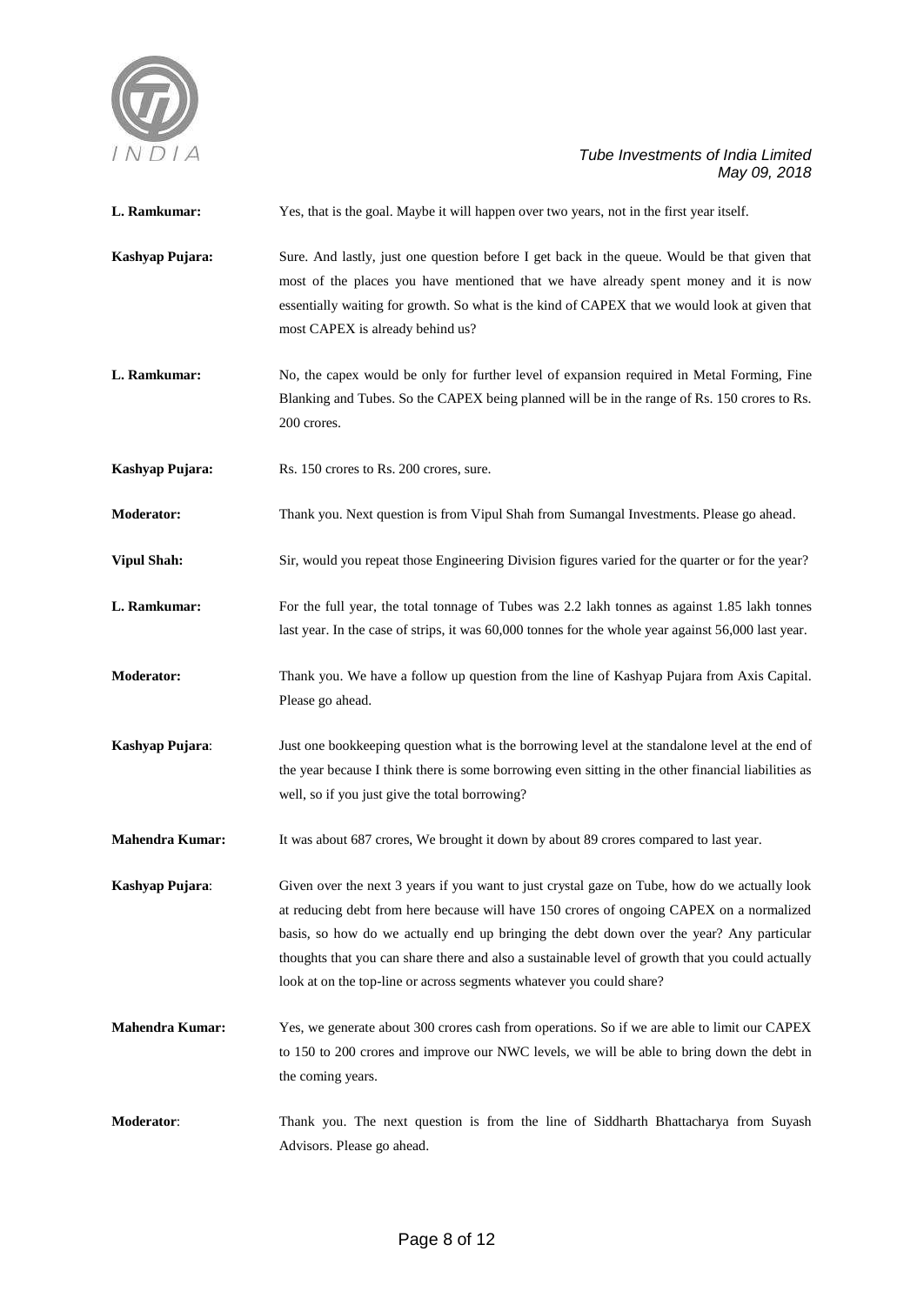

done I am sorry if I am repeating the question again. **L. Ramkumar:** Normally, for competitive reasons, we are not in a position to share this. But bulk of the growth is coming from CDW. **Siddharth Bhattacharya:** And also within the segments, where is the growth actually coming from I mean or the domestic sector per se or both? **L. Ramkumar:** In the current year, the growth was mainly from domestic business, and exports increased marginally in value terms. **Siddharth Bhattacharya**: And if you could also help me understand in terms of price realizations what is the trend that we are seeing without actually giving actual prices? **L. Ramkumar:** Price realization CDW versus ERW. **Siddharth Bhattacharya**: Yes. **L. Ramkumar:** CDW is higher. ERW is the input for making CDW. **Siddharth Bhattacharya**: And the pricing trend within the CDW segment over the last 3, 4, 5 years? **L. Ramkumar:** In automotive, the pricing depends to a large extent on the raw material cost, which the OEMs and Tier-1 suppliers are willing to compensate us. In the last 6 months to 1 year, the steel prices have gone up. So there has been an increase in both raw material costs and selling prices. The profit has to come from more efficiency, yield improvement etc. When the steel prices go down, then we will have to pass on that reduction also. So the pricing will always be in line with the commodity price movement. **Siddharth Bhattacharya**: Finally, I just also read somewhere that lot of the components within let say a four-wheeler are getting converted into tubular sort of component which is based on tubes, so would that be a fair sort of a judgment that more and more components would be more of tubular based in the future? **L. Ramkumar:** We have participated in many of the programs in helping OEM's to convert the rods and other

**Siddharth Bhattacharya**: I just wanted to ask if you could sort of breakup of the CDW and ERW volumes that you have

**Moderator**: Thank you. The next question is from the line of Vikas Sharma from Entrust Family Office.

things into tubes. It is part of our growth and new product development strategy.

**Vikas Sharma**: Just wanted to know about your subsidiary, Shanthi Gears, we spoke that the business conditions are improving but our operating profit margin in Shanthi Gear in the latest quarter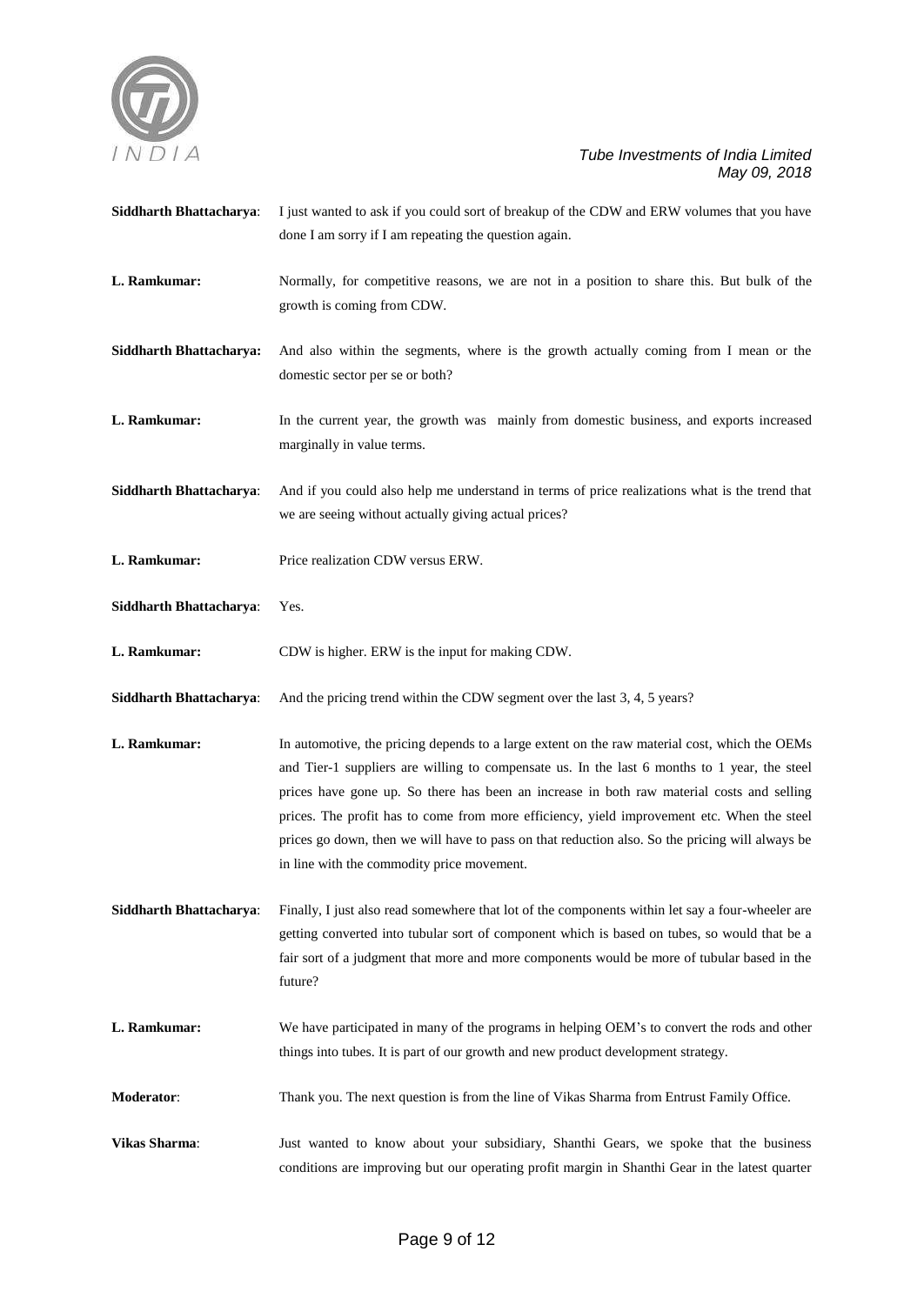

announcement was the lowest in past 7 to 8 quarters, so just wanted your comments. So that means our revenues are increasing, but is that a problem with our product mix?

- L. Ramkumar: Yes you are right. But this is not going to be the trend and year average will be more representative.
- **Vikas Sharma:** The year average is always around 17% to 20%, will that be near that?
- **L. Ramkumar:** Yes correct.
- **Vikas Sharma**: Also, I have one more request in order to know more about our subsidiary, Shanthi Gears, there is no investor presentation available, there is no communication where investors can reach out to the company so what will be the best mode to know more about this company, how can we reach there?
- **L. Ramkumar:** Point is taken. We will start with the investor presentation and we will be happy to take your questions w.r.t Shanthi Gears in our Investor Call.
- **Vikas Sharma:** So the next question again on Shanthi Gears only, so clients from which industry have been showing this kind of good momentum in terms of order booking? So majority of the order book is coming from which sector for your gear and gear products?
- **L. Ramkumar:** There has been some improvement in off-road vehicle sector, steel sector and other general engineering industries.
- **Vikas Sharma**: One more question which product has a higher margin whether it will be standard, or custom built in the Shanthi Gears?
- **L. Ramkumar:** Naturally, custom built is more profitable.

**Vikas Sharma:** So basically, in Q4 we had sold more of standard than custom built?

- **L. Ramkumar:** Yes, in tender based, orders would be taken at a little lower price for strategic reasons. There has been a mix in that.
- **Vikas Sharma**: Presently the order book which we have in Shanthi Gears how much of that is the tender book?
- **L. Ramkumar:** Current full year margin will be the ideal representative of the next full year margin.
- **Vikas Sharma:** I would be grateful if you can fulfill the commitment of this Q1 onwards presentations on Shanthi Gears?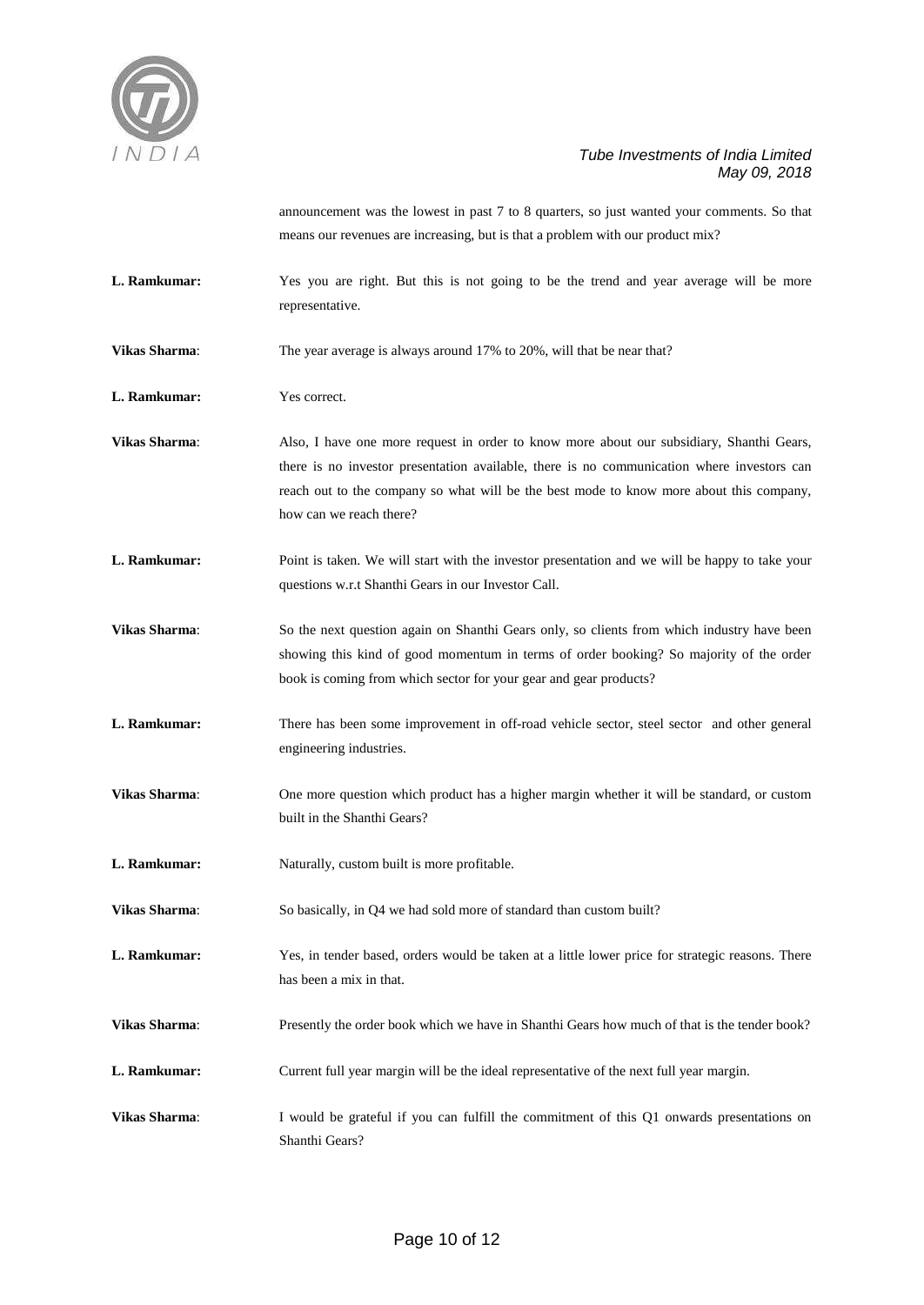

| L. Ramkumar: |  | Yes, definitely we will do. No problem. |
|--------------|--|-----------------------------------------|
|--------------|--|-----------------------------------------|

**Moderator**: Thank you. The next question is from the line of Gagan Thareja from Kotak Investment Advisory.

Gagan Thareja: First question pertaining to your Ciclo-Café you took some write-downs, it possible to understand at a segmental level what could be the turnover and the loss contribution from the Cyclo-Cafe venture and the capital employed post the write-down.

**L. Ramkumar:** Turnover of the Company was Rs.10 Cr and Operating loss was Rs.12 Cr.

**Gagan Thareja**: Exports growth for the year was as you said marginal, but you have been indicating that it could be a significant growth driver for you in the future. So just wanted to understand your outlook for export both near and mid-term one and secondly, also now you would have had some time to understand the impact of the US import duty also, if you could take that also as a factor into consideration and give some idea of how we should think of exports?

**L. Ramkumar:** The antidumping duty has been levied recently by the US Government and also they had investigation on Countervailing and anti-dumping on many companies in India, China and Europe. All these have had a very dampening effect and reduced the potential sales we could have done during the year 2017-2018. So, we are not looking at US for 2018-2019, but are exploring other markets, where we have seen traction for our products. So, we believe we will start getting orders from the new markets this year and we will see a good growth in the year 2019-2020.

Gagan Thareja: How much would US contribute to your exports?

**L. Ramkumar:** It was around 100 crores in 2017-18.

**Gagan Thareja:** This you believe is difficult to grow given the current...

**L. Ramkumar:** We are looking at new markets and we believe that this would be compensated with orders from new markets.

Gagan Thareja: In the base case this 100 crore might further come down in the coming year?

**L. Ramkumar:** Yes. We shall make up this drop with orders from other markets.

**Gagan Thareja:** Given that steel prices have moved up I do not know how the price renegotiation, how many times, or how does it happen between you and the OEMs, but with the current outlook on steel whatever it is for you, would be improvements that you could see coming off from economies of scale in some of your business and cost rationalization in some of the other businesses? Net-